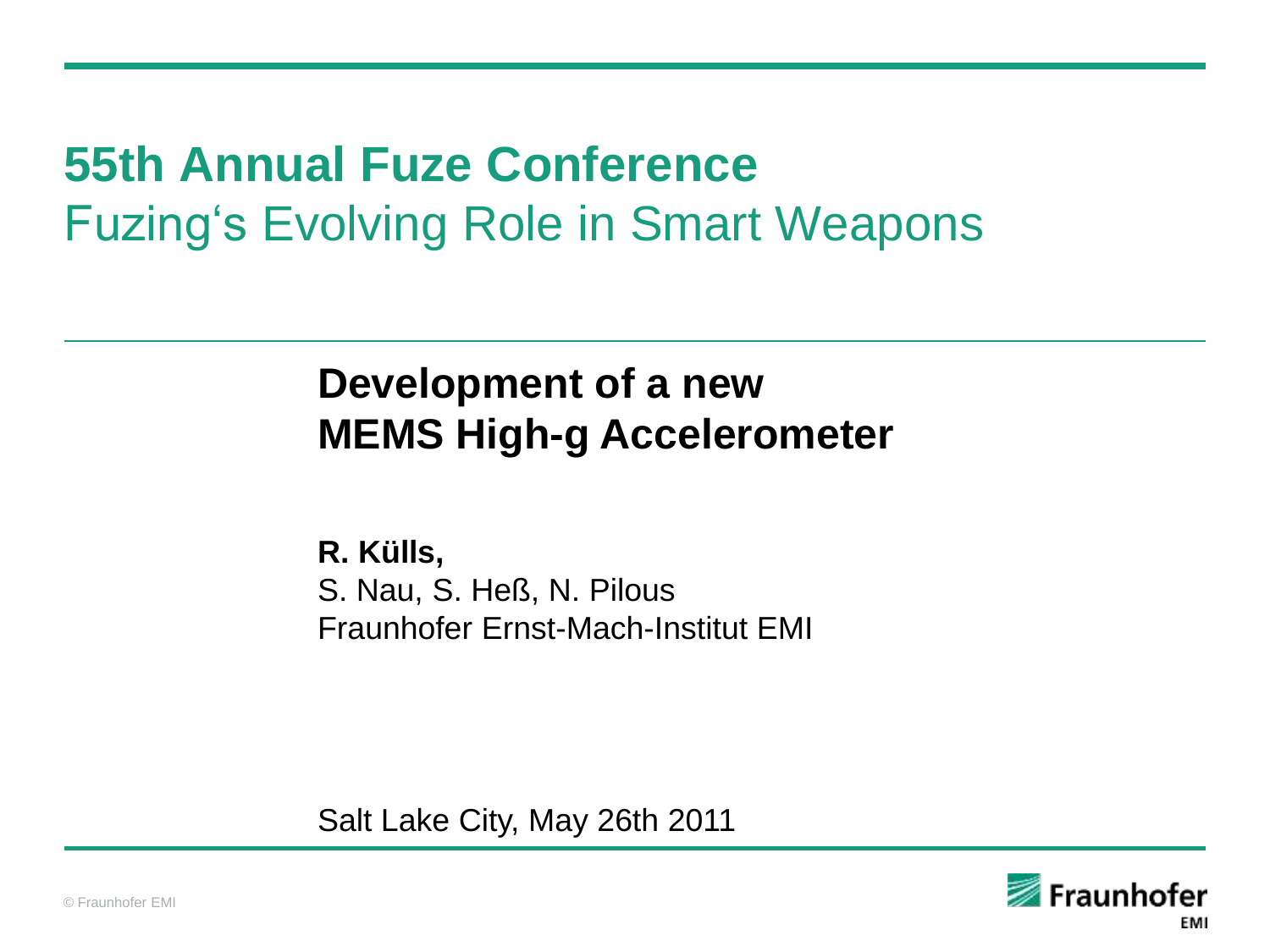# **OUTLINE**

- Introduction
	- **High-g Applications**
- **Theory** 
	- Transient Excitations
- **Design**
- **First Experimental Data** 
	- **Hopkinson Bar**
	- 200,000 g Measurement
- Summary and Outlook

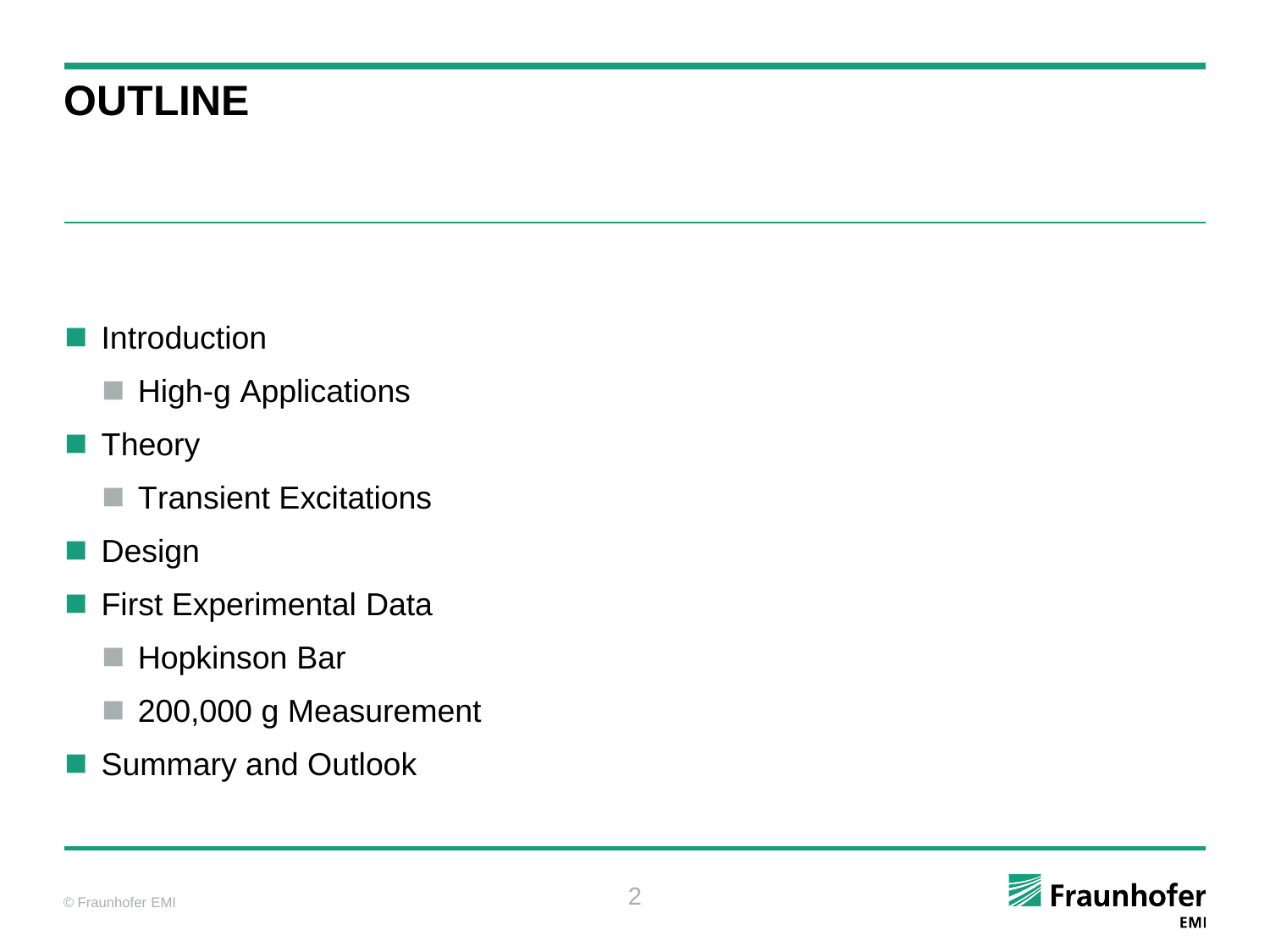# **High-g Applications: Research**

- Analysis of highly dynamic processes
	- Shock-testing of electronics Measurement range needed: 50,000 g
	- Material characterization g-Range > 80,000 g
	- **Penetration processes** g-Range > 100,000 g
	- $\blacksquare$  Near field blast g-Range > 100,000 g





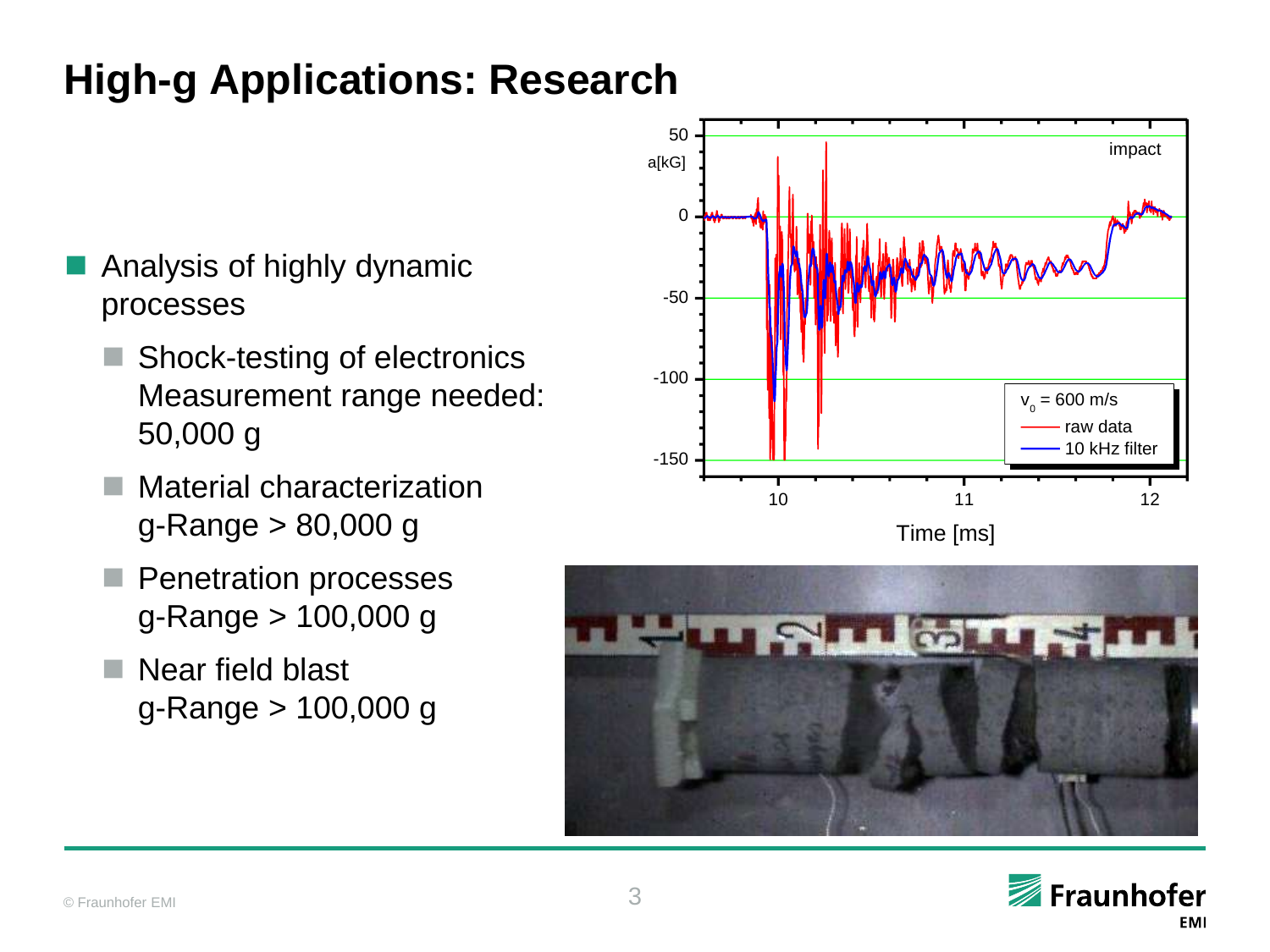# **High-g Applications: Military**

- High-g hardened fuzing in smart weapons
	- Large warheads
	- Artillery shells
	- Upcoming: Smaller calibers > 100,000 g
- The smaller the ammunition, the bigger the acceleration





Pictures: Wikipedia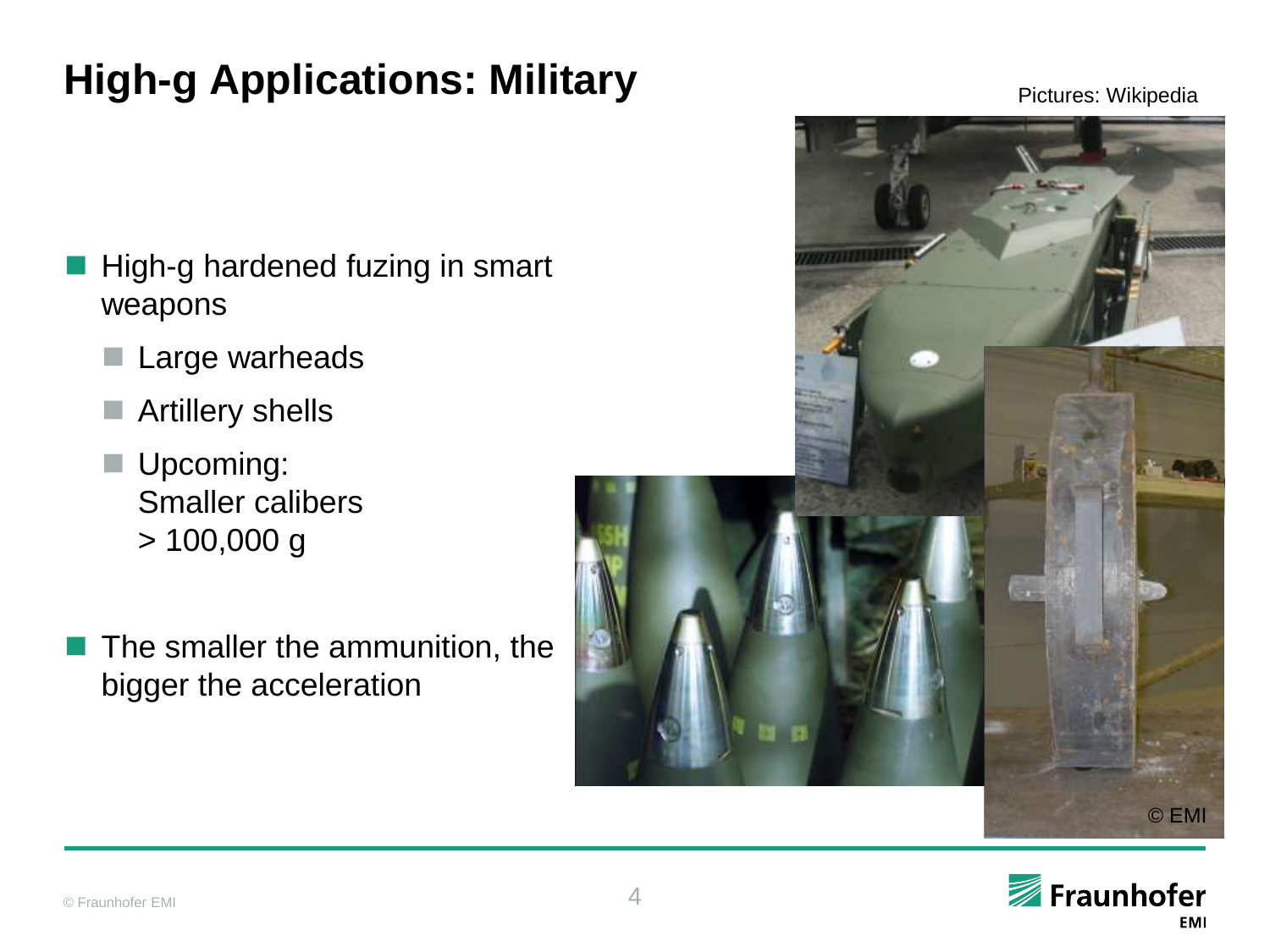# **High-g Applications: Military**

- High-g hardened fuzing in smart weapons
	- Large warheads
	- Artillery shells
	- Upcoming: Smaller calibers > 100,000 g



- The smaller the ammunition, the bigger the acceleration
- $\triangleright$  Need for small, affordable (very-)high-g accelerometer





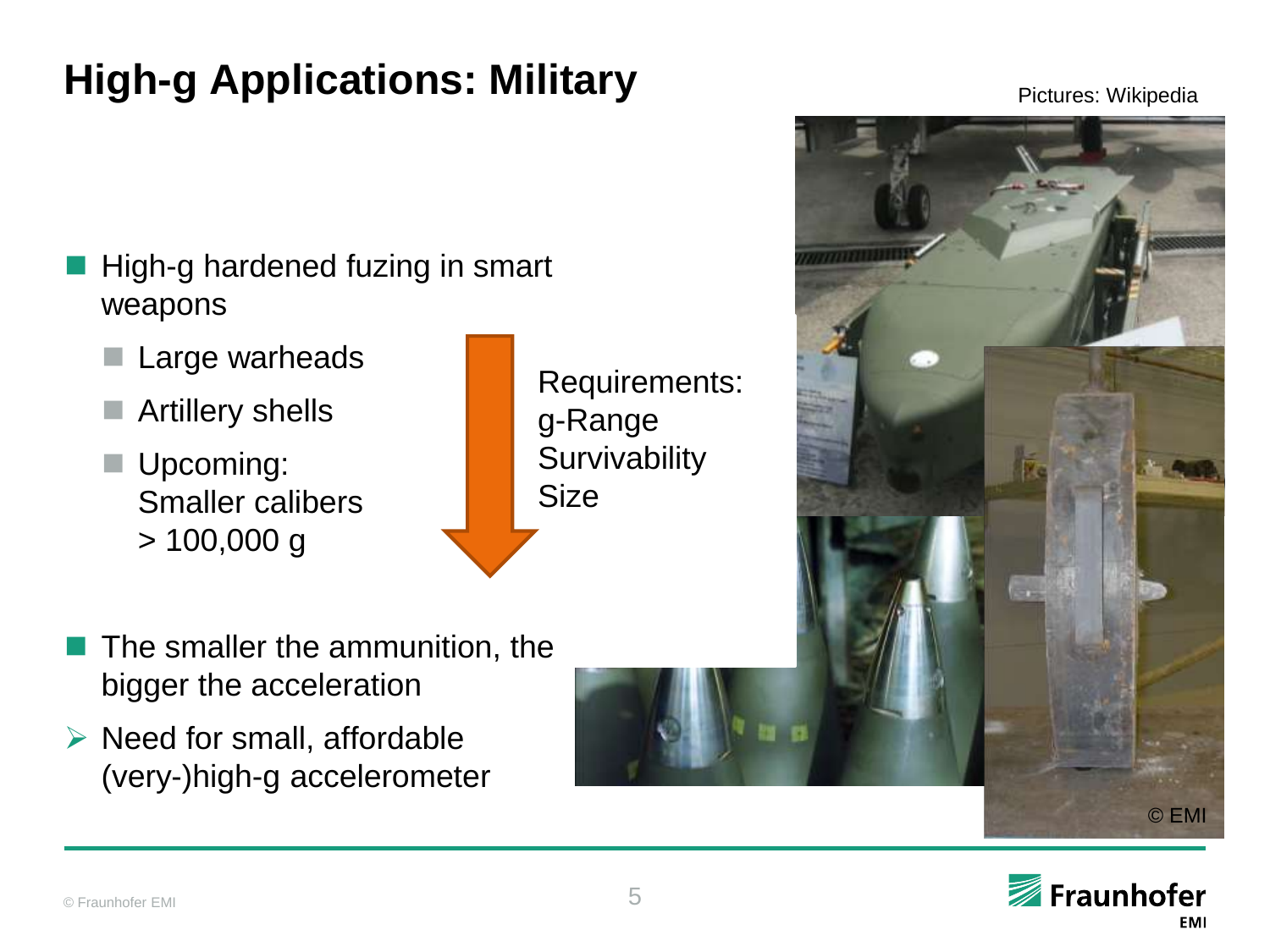# **Basics of High-g Accelerometry**

- Shock pulse:
	- "short", "discontinuous", "rapidly varying"





- Accelerometer:
	- Spring-mass-system with resonant frequency
	- Displacement results in signal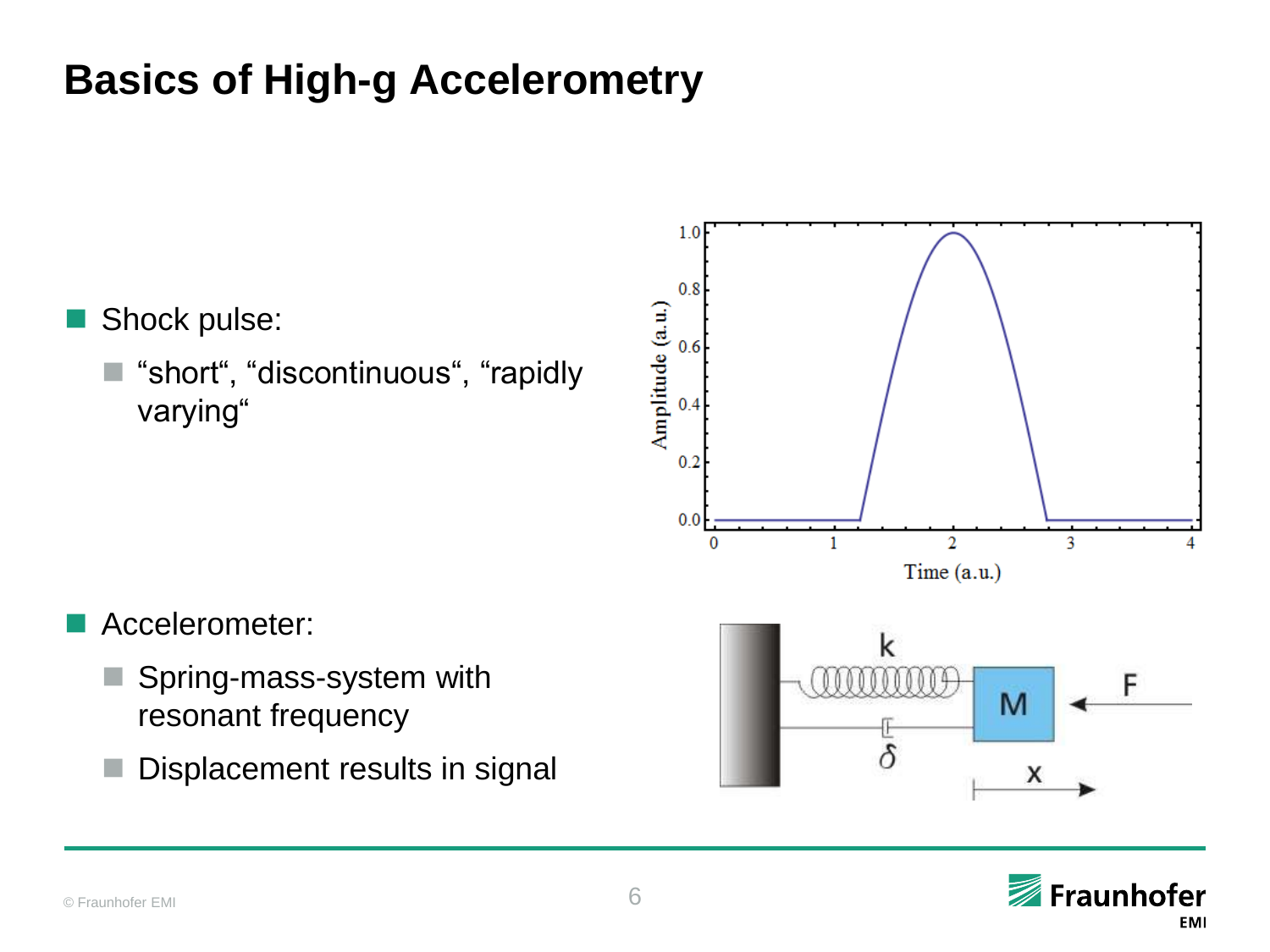### **Excitation of a Spring-Mass-System: Sample Pulse**



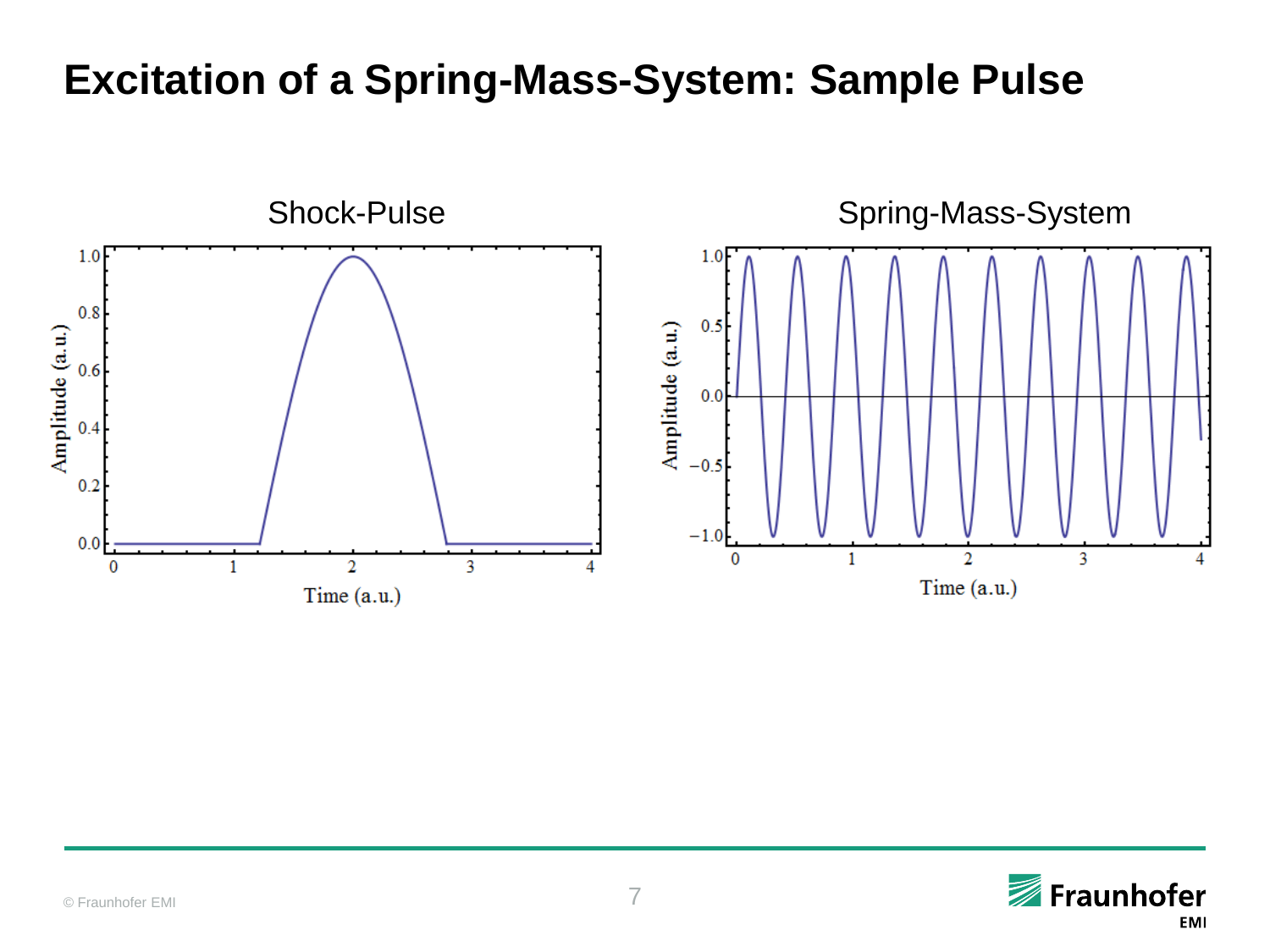### **Excitation of a Spring-Mass-System: Analytical Solution**



How to avoid oscillations and over-excitation?

- 1. Damping (+ stops)
- 2. Higher resonant frequency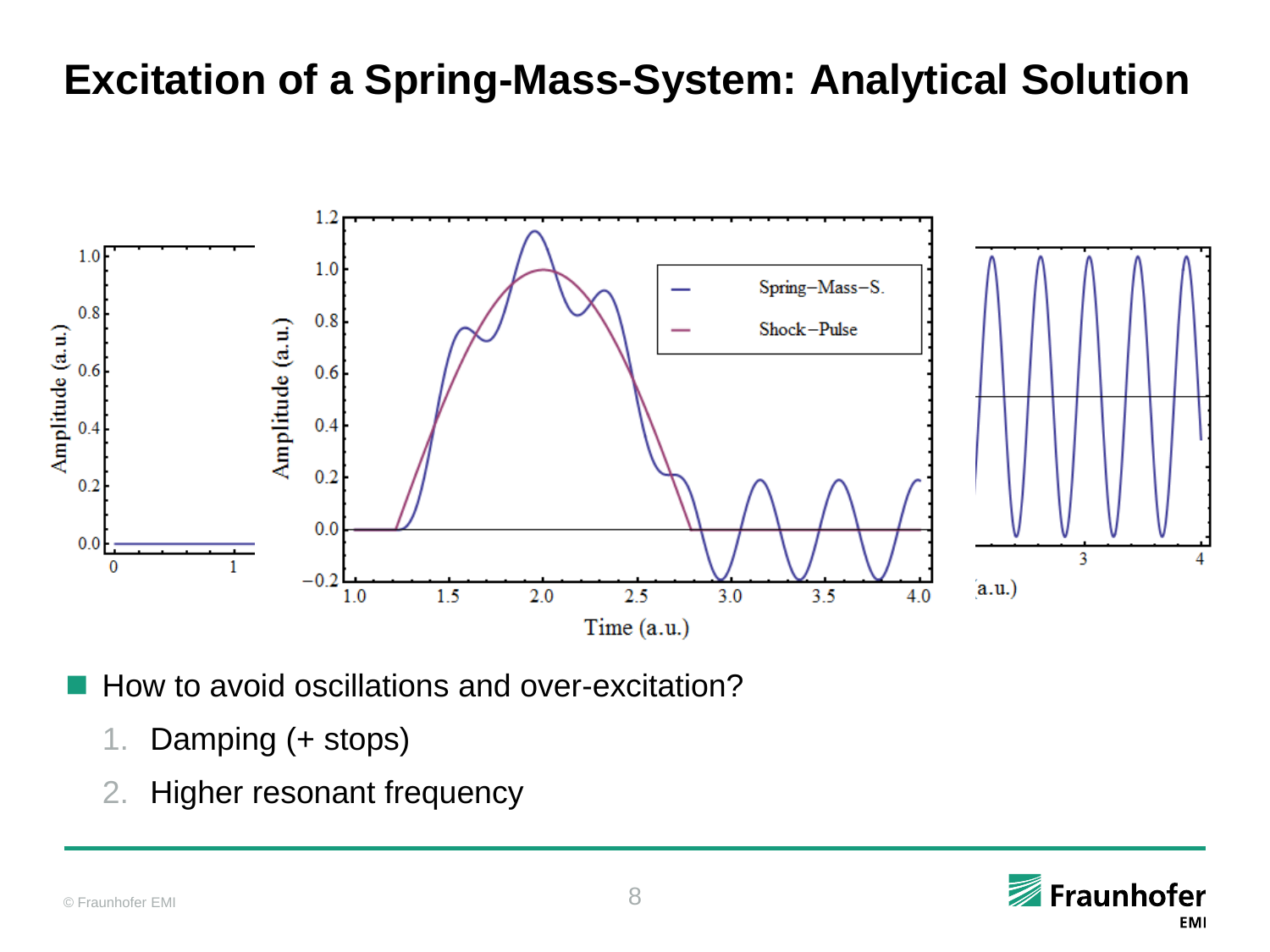### **Reducing Oscillations**



- 5% Damping:
	- Over-excitation 15% -> 10%
	- Oscillations 20% -> 10% -> 0%
- **10x Resonant Frequency:** 
	- Over-excitation 15% -> 2%
	- Oscillations 20% -> 2%

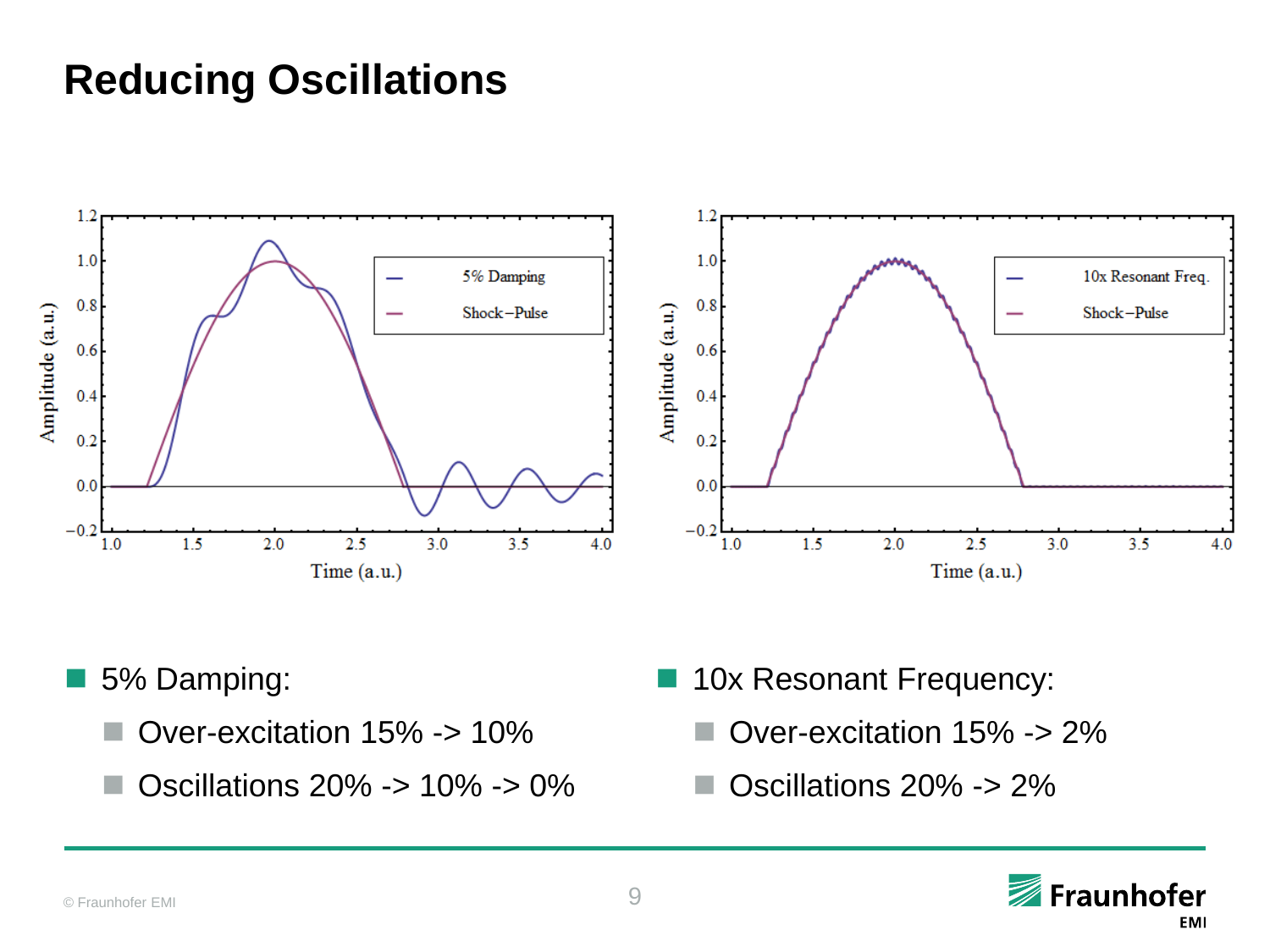## **EMI Accelerometer**

- Undamped, piezoresistive, MEMS accelerometer
- Status of development
	- Design is patent pending
	- First specimens were successfully manufactured and tested
- Different variants exist:
	- Measurement range > 100,000 g
	- Resonant frequency  $1 3$  MHz
	- Sensitivity 0.1 1  $\mu$ V/V<sub>exc</sub>/g



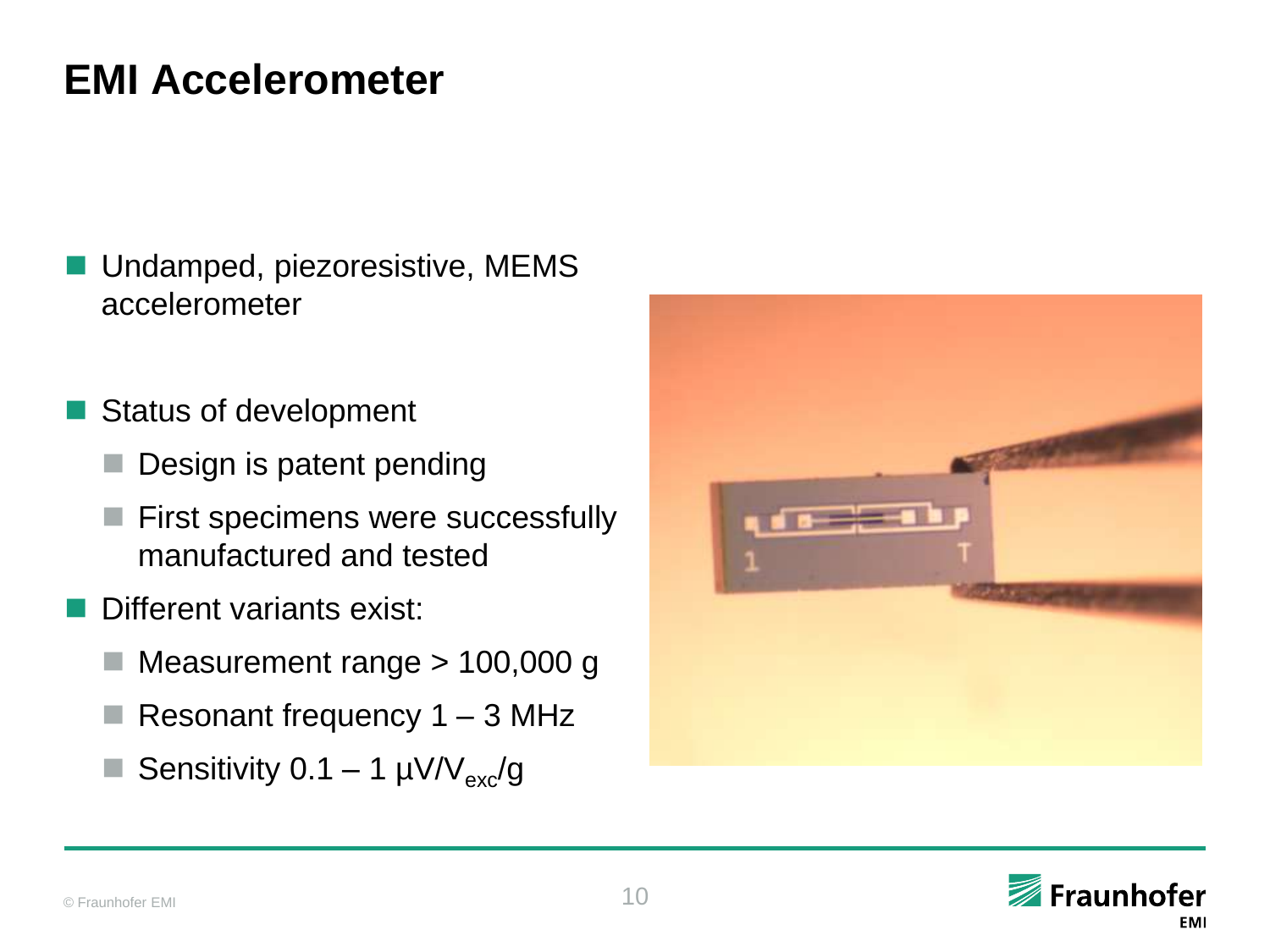### **EMI Accelerometer**

- Manufactured with standard silicon processes, single sided
- Sensor-chip about 2 x 1 mm<sup>2</sup>
- Straightforward integration of 2D and 3D measurement capabilities



| TAX AT AN AREAN AT THE TAX AFTER A CONSTRUCTION AND<br><b>LEE</b>                                                                                                                                                              |                                |
|--------------------------------------------------------------------------------------------------------------------------------------------------------------------------------------------------------------------------------|--------------------------------|
| OF BY ASSESS OF CHAIRS OF BUILDING OF THE LINE OF                                                                                                                                                                              |                                |
| CONTRACTORS AND THE CONTRACTORS OF A RELEASE OF A RELEASE OF A RELEASE OF A RELEASE OF A RELEASE OF A RELEASE OF A RELEASE OF A RELEASE OF A RELEASE OF A RELEASE OF A RELEASE OF A RELEASE OF A RELEASE OF A RELEASE OF A REL |                                |
| ALCOHOL: ALCOHOL: ALCOHOL: ALCOHOL: ALCOHOL: ALCOHOL: ALCOHOL: ALCOHOL: ALCOHOL: ALCOHOL: ALCOHOL: ALCOHOL: ALCOHOL: ALCOHOL: ALCOHOL: ALCOHOL: ALCOHOL: ALCOHOL: ALCOHOL: ALCOHOL: ALCOHOL: ALCOHOL: ALCOHOL: ALCOHOL: ALCOHO |                                |
| OF THE OF THE OF THE OF THE OFFICE                                                                                                                                                                                             | <b>Command Care Links</b>      |
| GETTING GETTING OFFICIAL GETTING OF                                                                                                                                                                                            | <b>STEP</b><br><b>ALCOHOL:</b> |
| <b>GETTING ANTIQUE ARTISTS ARE THE A</b>                                                                                                                                                                                       | <b>ARRESTS</b><br>×.           |
| OFFICERS OFFICERS OFFICERS MELTING OF                                                                                                                                                                                          | <b>METHAL</b>                  |
| METER METER METER METER MY                                                                                                                                                                                                     | <b>ARTICLE CONTROL</b>         |
| VETED URIND UFTED UFTED US                                                                                                                                                                                                     | <b>ROOF CARRY CORNER</b>       |
| <b>COLLEGE ORIGINAL OFFICER ADETER OR</b>                                                                                                                                                                                      | EXA: LA CHICAGO ISLA           |
| trement trements trements themselve the                                                                                                                                                                                        | <b>RAFINERS HAR</b>            |
| <b>UFFER UP OF A WEIGHT OF AN UP</b>                                                                                                                                                                                           | <b>WEATHERNESS</b>             |
| (CELED) (GEL-A)) (CET-B) (GET-B) (GE                                                                                                                                                                                           | <b>EXAMPLE SEXA</b>            |
| UFINE URLINE VELINE METHA UE                                                                                                                                                                                                   | <b>RAWLINE CONTROL</b>         |
| 000000 00000 00000 00000 000                                                                                                                                                                                                   | <b>EXA</b> ACK TAP             |
| (GER) (GER) (GER) (GER) (GER) (G                                                                                                                                                                                               | <b>EXAMINE STAR</b>            |
| METER METERS METER METER ME                                                                                                                                                                                                    | <b>CAR ARE ARE</b>             |
| <b>VETTO UTTID UFTID UTTID UT</b>                                                                                                                                                                                              | <b>CARL ARRIVERS</b>           |
| OF TAX OF TAX OF TAX AFTER ATE                                                                                                                                                                                                 | <b>CER ATE-TREP</b>            |
|                                                                                                                                                                                                                                | <b>SALEST</b>                  |

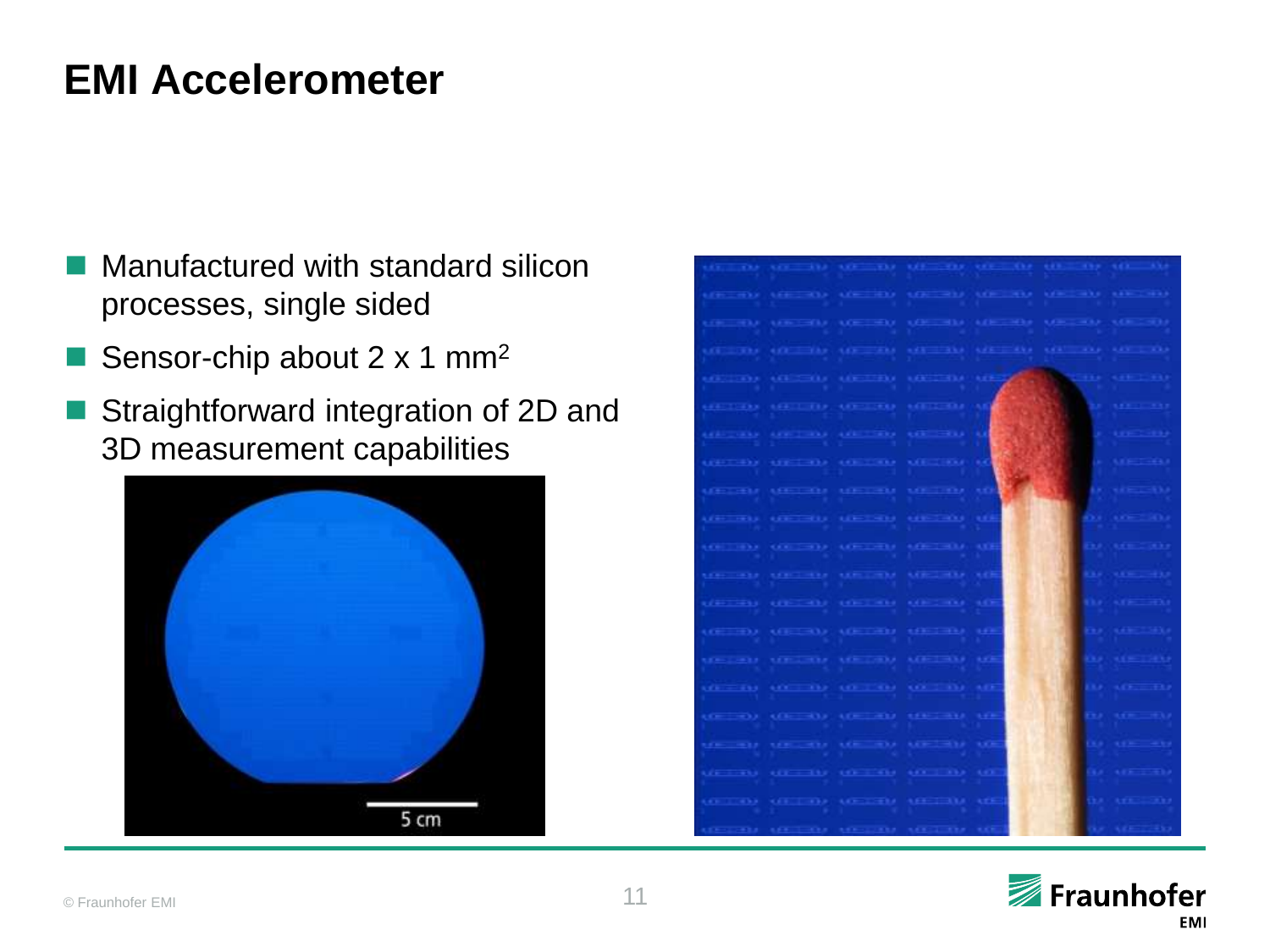# **EMI Accelerometer: Functional Principle**

#### Main components:

- **Flexural plate**
- Self-supporting piezoresistive elements
- Full Wheatstone-bridge
- **Functional principle:** 
	- $\triangleright$  Inertial forces cause deflection of plate
	- $\triangleright$  Straining of piezoresistive elements
	- $\triangleright$  Change in resistance is measurement signal



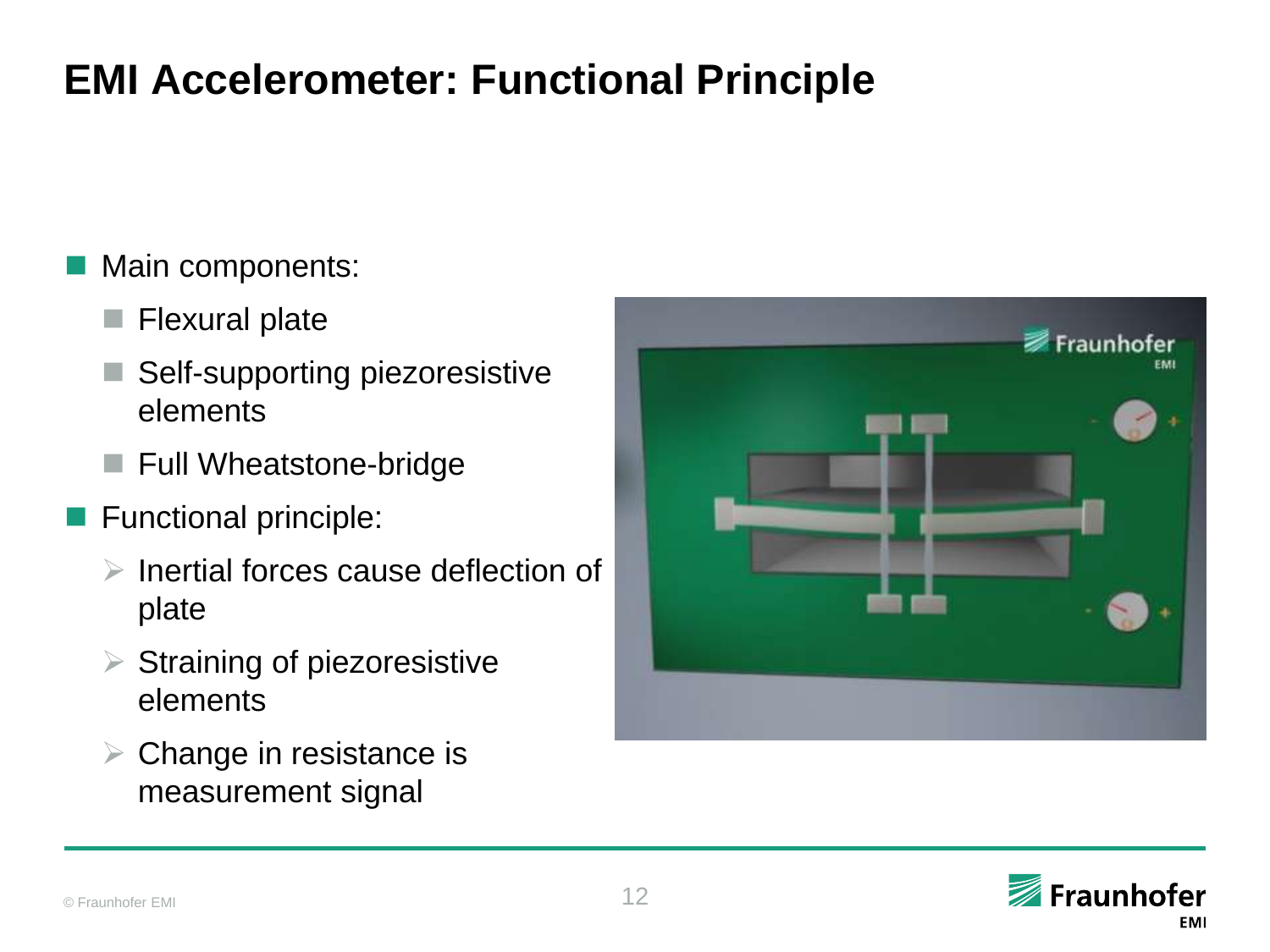# **Hopkinson Bar Measurements**

- Assessment of accelerometer performance on Hopkinson bar
- Comparison:
	- First peak well reproduced
	- Differences after breakaway





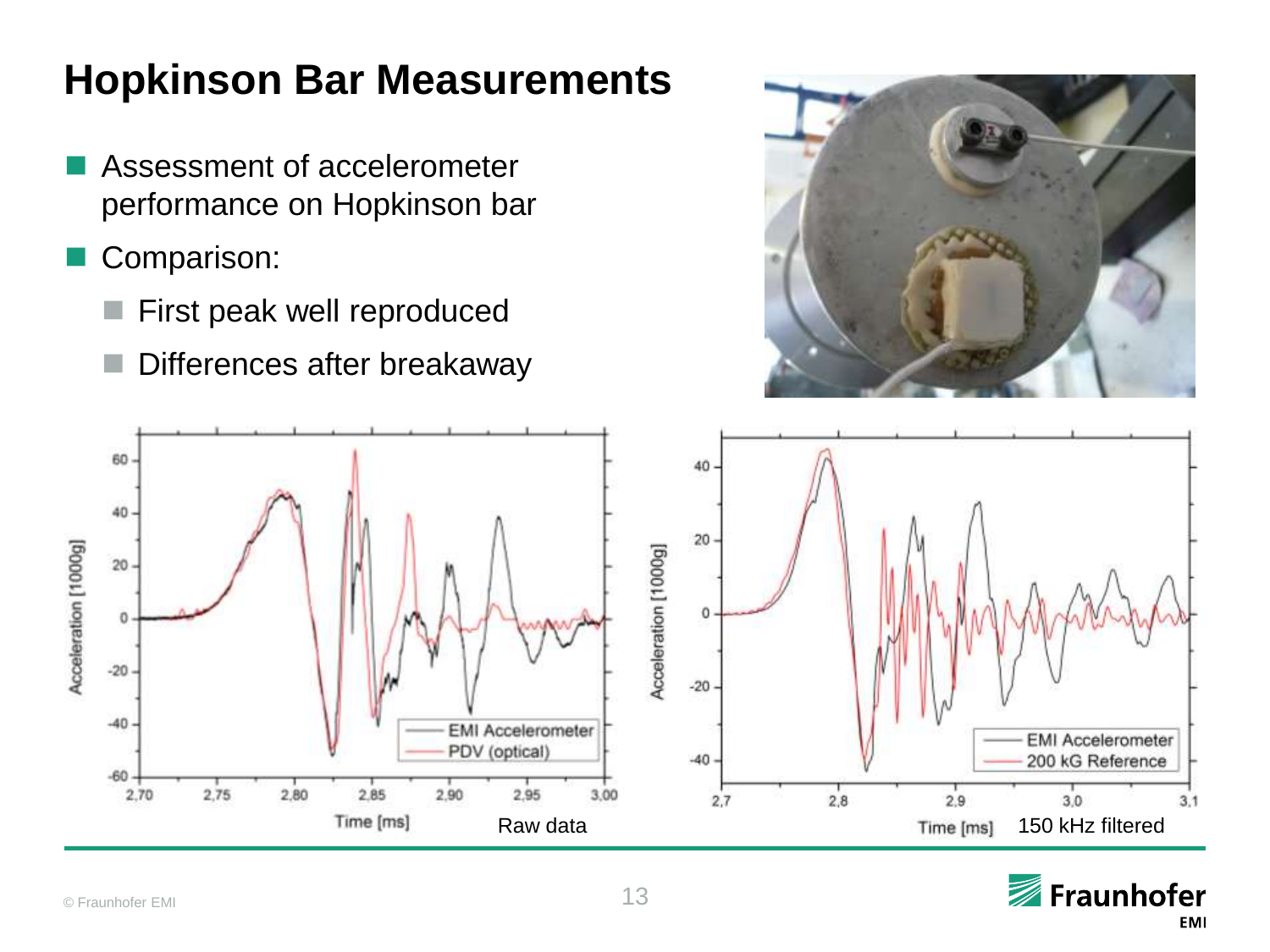### **Shock Plate Test: Reference**



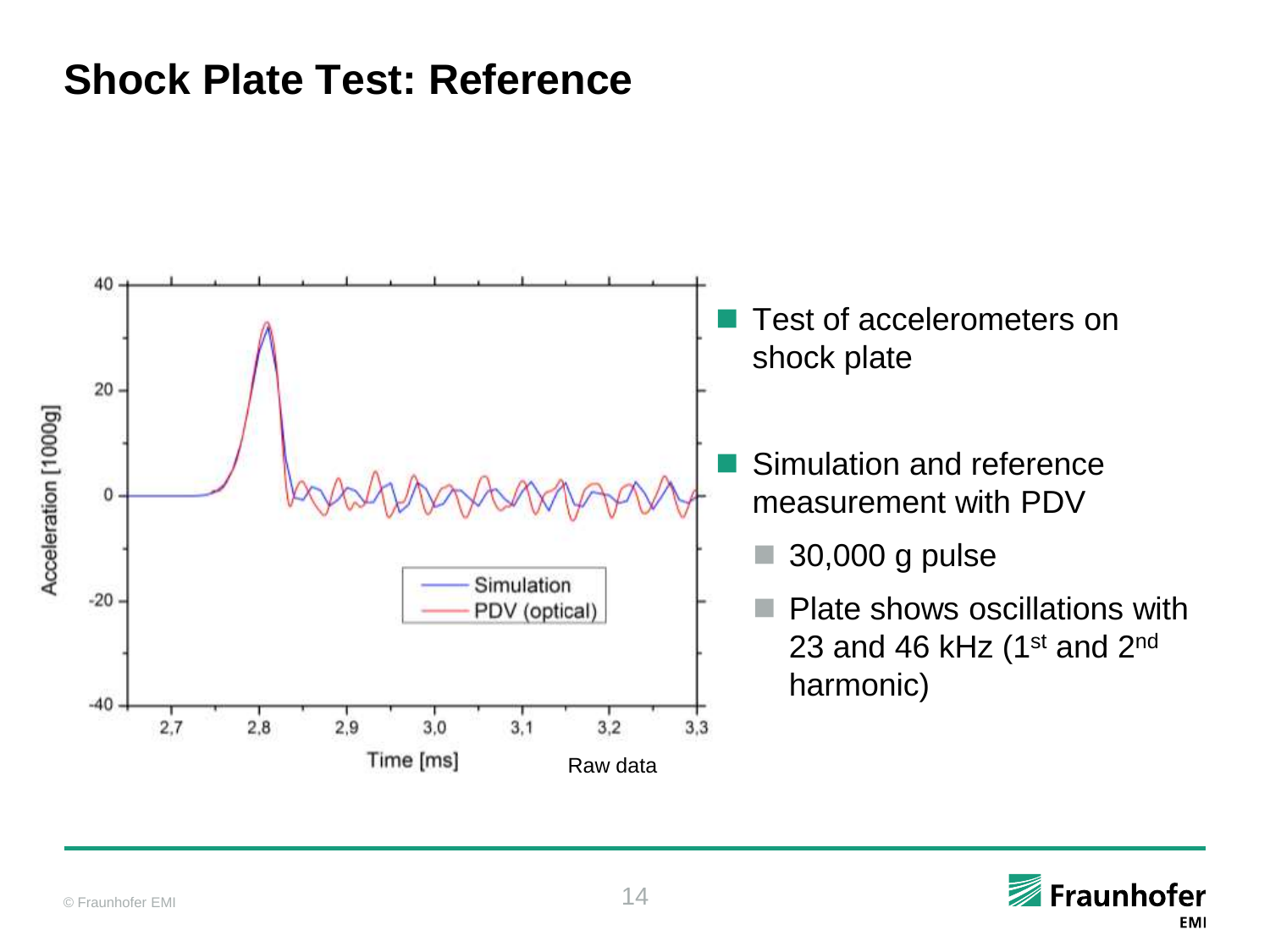### **Shock Plate Test: Comparison**



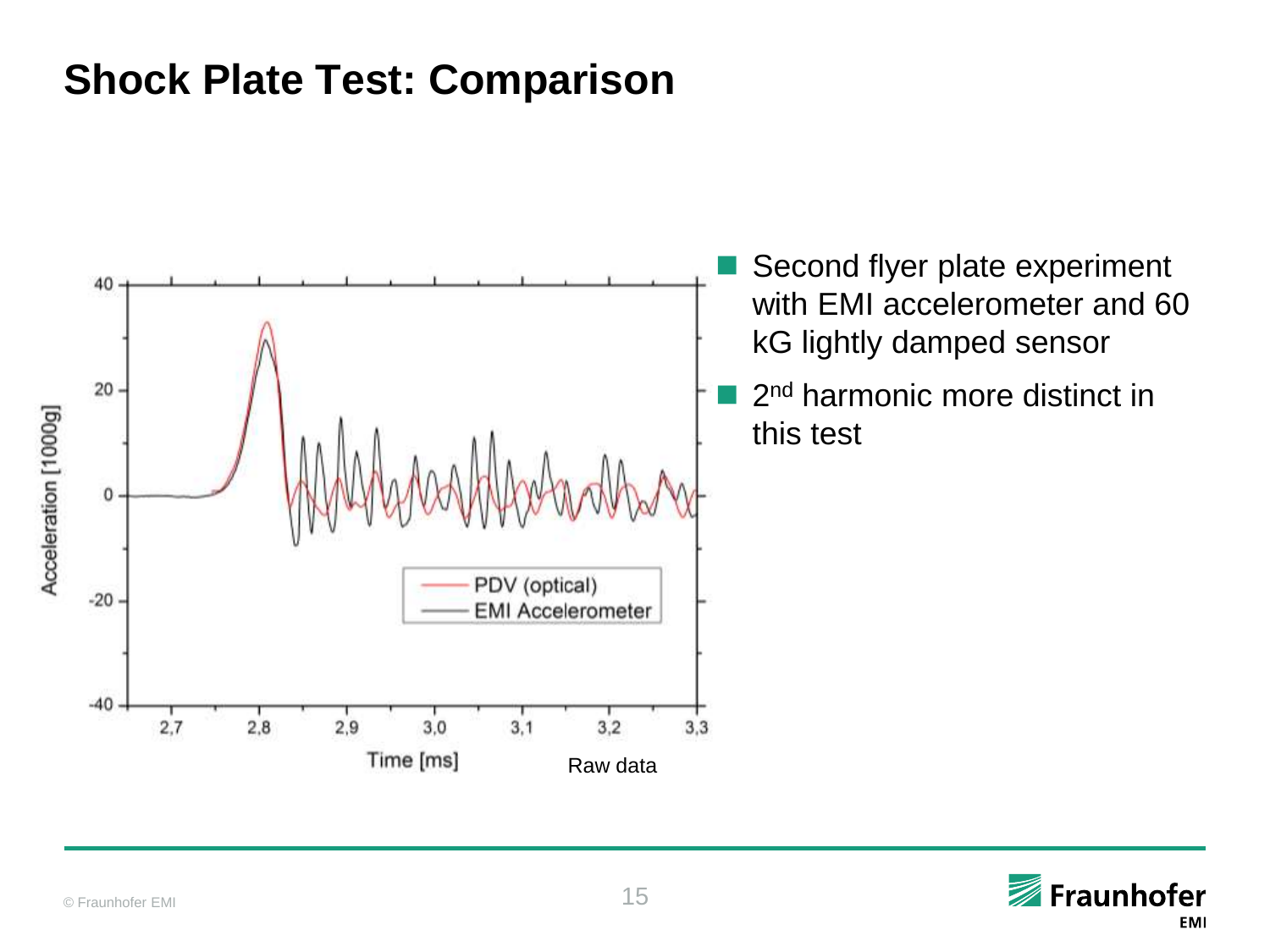### **Flyer Plate Test: Comparison**



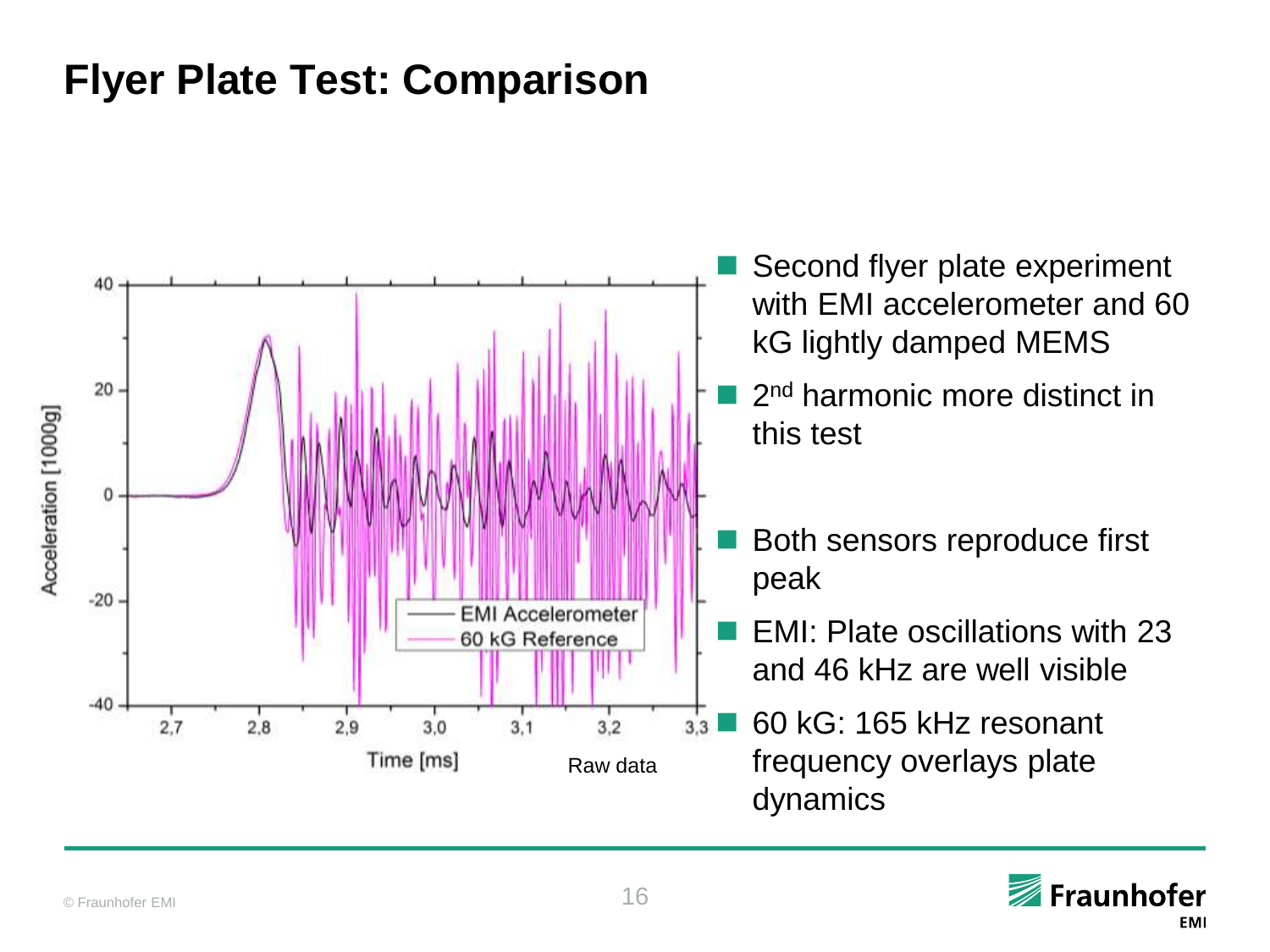# **200,000 g Measurement**



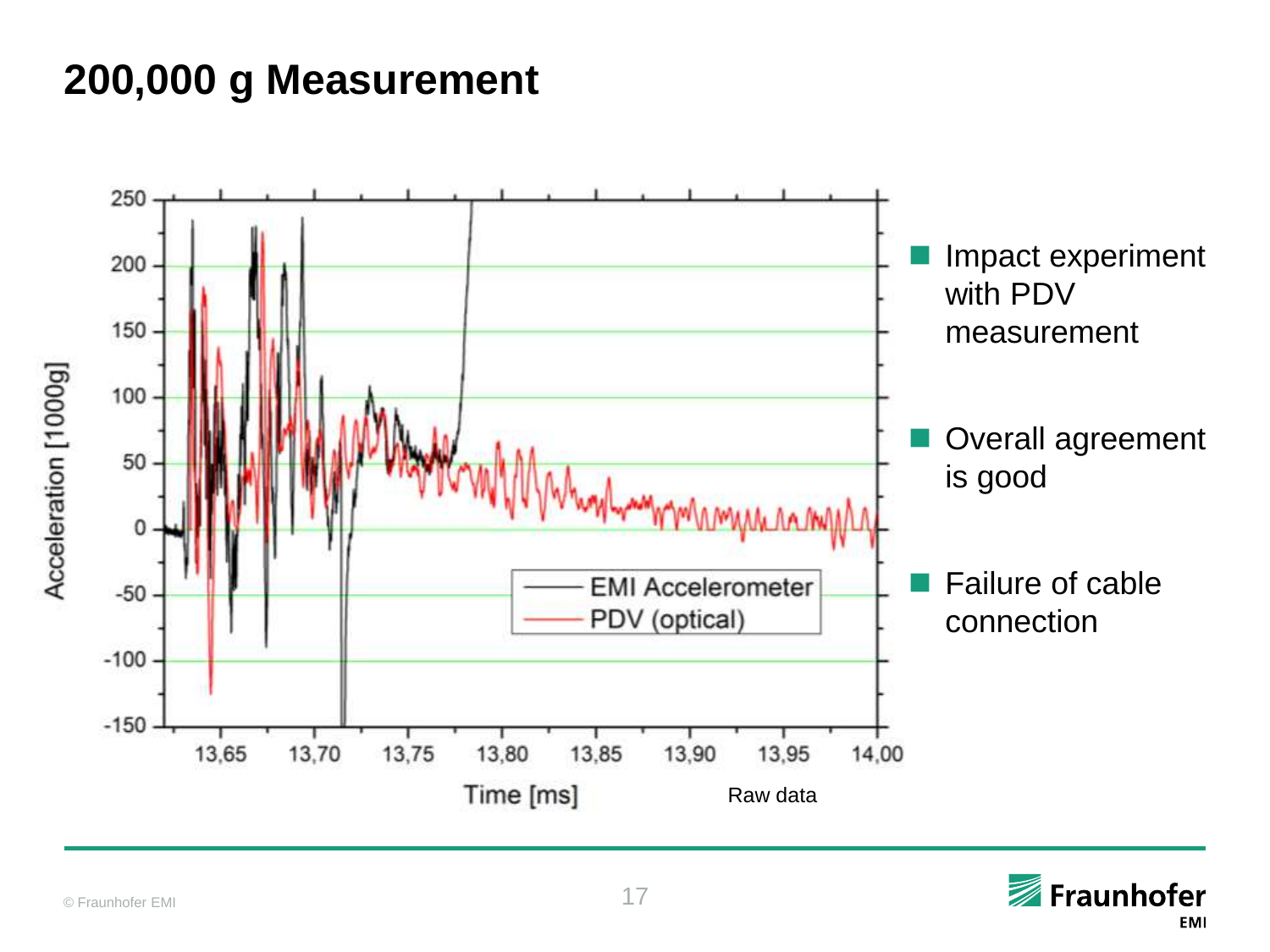# **200,000 g Measurement**



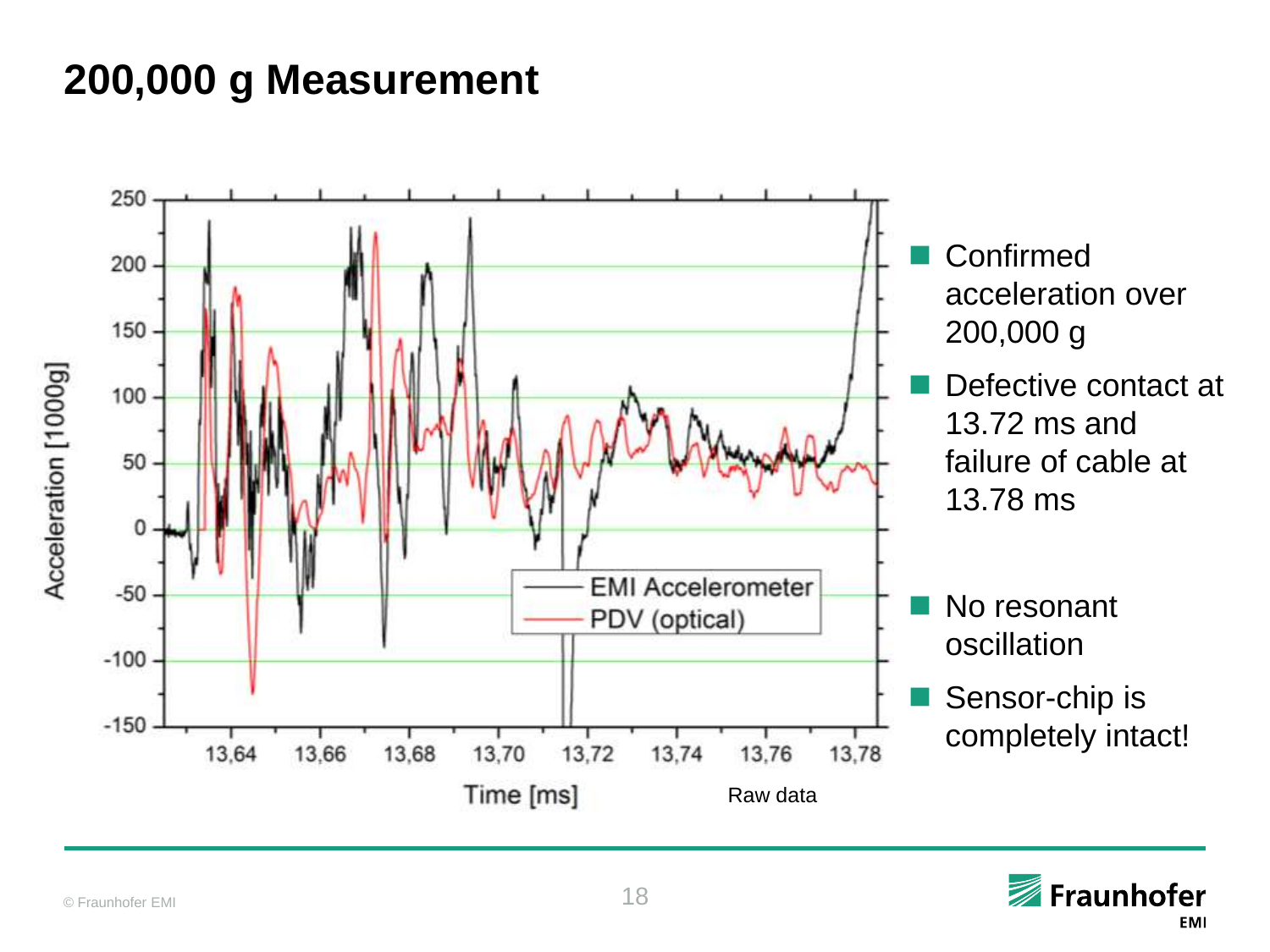### **Summary**

EMI accelerometer has been designed and manufactured

- Design patent pending
- Standard silicon processes
- Successful proof of concept
- The EMI design combines:
	- ... the sensitivity of medium g-range sensors (  $> 0.2 \mu V/V_{\text{ex}}/g$ ) (proven)
	- … with the survivability of high g-range sensors ( > 200.000 g) (proven)
	- $\ldots$  while having a uniquely high bandwidth ( $> 2$  MHz) (not meas. yet)

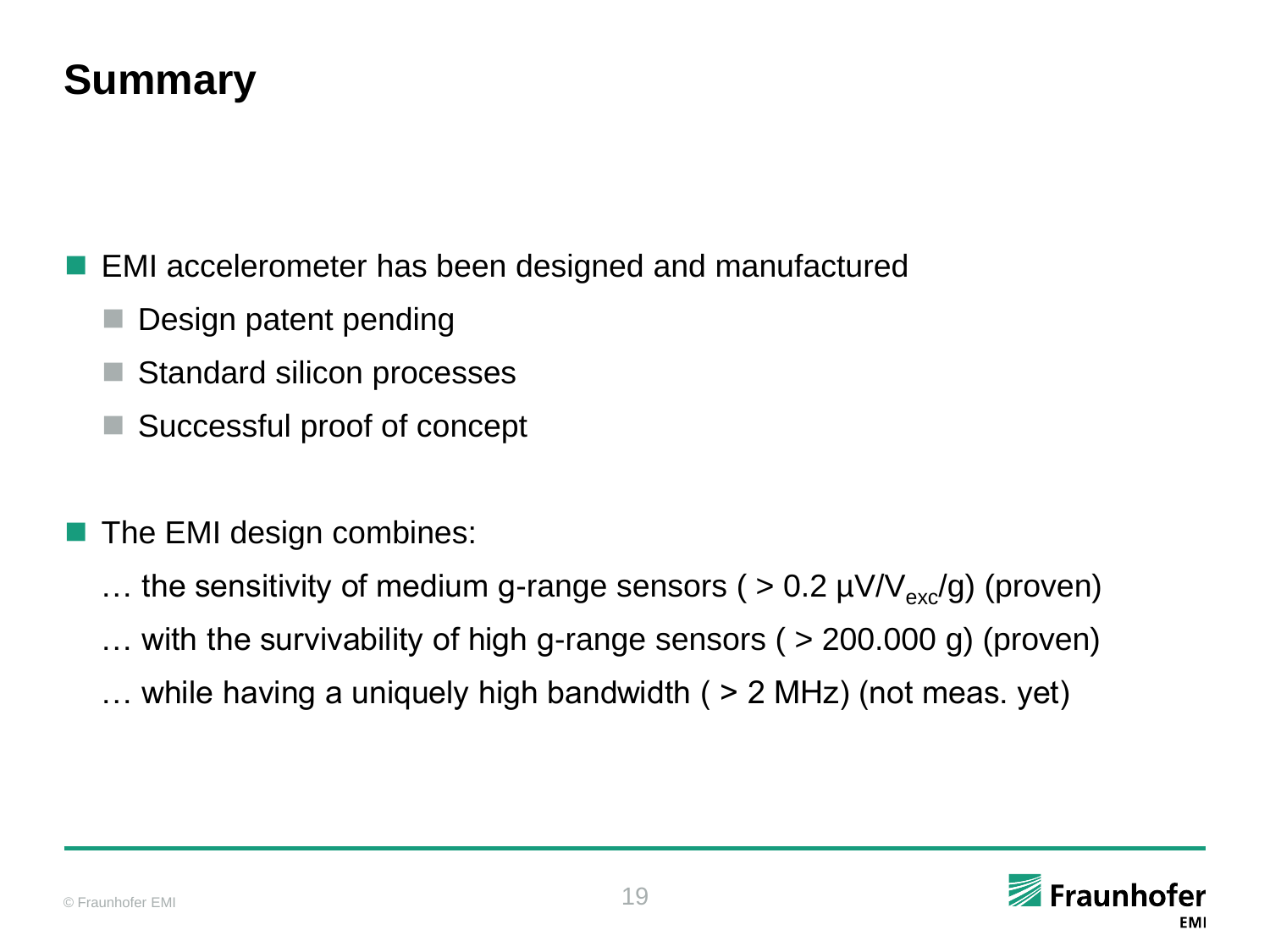### **Outlook**

Determination of accelerometer performance is to be completed

- **Further development will focus on:** 
	- 1. Realization of an "easy to use" and robust package
	- 2. Monolithical integration of bi- or tri-axial accelerometers